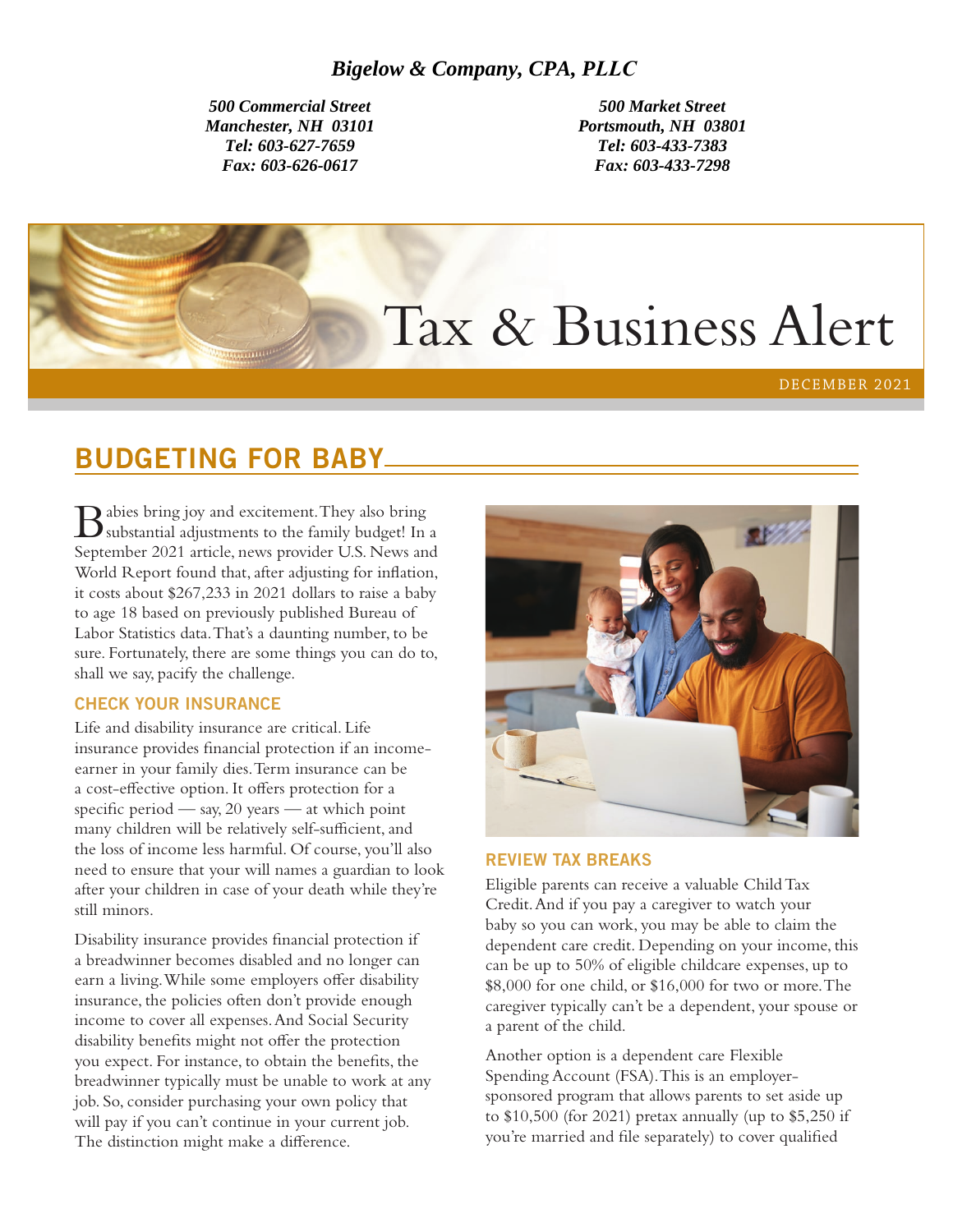## START SAVING FOR COLLEGE EARLY

The sooner you start saving for your baby's education, the more you can leverage the value of monthly compounding. If you save \$200 per month starting at your baby's birth and earn a 6% return, you'll have nearly \$78,000 in 18 years!

One of the best options, potentially, is a Section 529 education savings plan. It allows you to save for college expenses, as well as K-12 tuition expenses. Contributions aren't tax-deductible for federal purposes, but many states offer tax benefits. Withdrawals used for qualified education expenses (limited to \$10,000 per year for K-12 tuition) aren't subject to federal income tax, and typically not subject to state income tax.

childcare expenses. It's important to note that you can't use both the credit and the FSA for the same expenses.

### GET EXPERT ADVICE

You'll want to reduce financial worries before your baby's arrival, as you'll be pretty tired immediately

afterward. We can offer advice to help you evaluate various options and manage your finances. That way, your family will start, and build, on a solid economic foundation.  $\blacksquare$ 

# GIG WORKERS: HERE COMES AN ESTIMATED TAX DEADLINE

If you're a gig worker or otherwise self-employed,<br>and you don't have taxes withheld from a payched and you don't have taxes withheld from a paycheck, you likely have to make quarterly estimated tax payments to the IRS. Be advised that the fourth quarter 2021 estimated tax payment deadline for individuals is coming up on Tuesday, January 18, 2022.

## A PAY-AS-YOU-GO SYSTEM

Even if you do have some withholding from paychecks or payments you receive, you may still have to make estimated payments if you receive other types of income such as Social Security, prizes, rent, interest and dividends. If you fail to make the required payments, you may be subject to an underpayment penalty as well as interest.



Generally, you need to make estimated tax payments for 2021 if you expect to owe at least \$1,000 in tax after subtracting tax withholding, deductions and credits, and you expect withholding, deductions and credits to be less than the smaller of 90% of your tax for 2021 or 100% of your 2020 tax. (The applicable amount is 110% if your 2020 adjusted gross income was more than \$150,000, or \$75,000 for married couples filing separately.)

Sole proprietors, partners and S corporation shareholders generally must make estimated tax payments if they expect to owe \$1,000 or more in tax when filing a tax return.

## QUARTERLY DUE DATES

If you're new to estimated tax payments, be prepared to submit them throughout the year. The due dates are typically April 15, June 15, September 15 and January 15 of the following year. However, if the date falls on a weekend or holiday, the deadline is the next business day.

Estimated tax is calculated by factoring in expected gross income, taxable income, deductions and credits for the year. The easiest way to pay estimated tax is electronically through the Electronic Federal Tax Payment System. You can also pay estimated tax by check or money order using the Estimated Tax Payment Voucher, or by credit or debit card.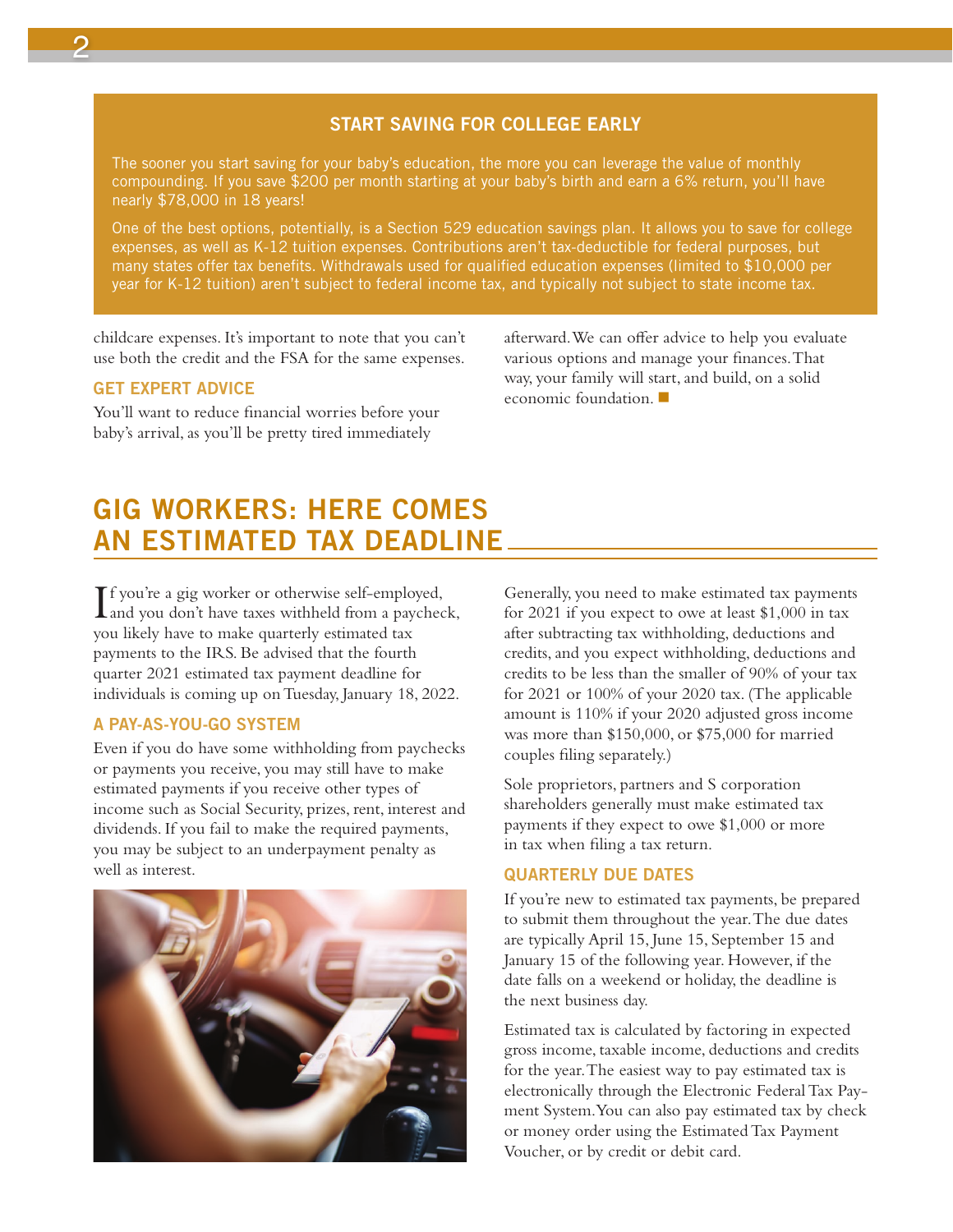#### SEASONAL BUSINESSES

Most individuals make estimated tax payments in the four installments. You simply determine the required annual payment, divide the number by four and make four equal payments by the due dates.

However, you may be able to make smaller payments during some quarters under an "annualized income method." This can be useful to people whose income isn't uniform over the year, perhaps because of a seasonal business. You may also want to use the annualized income method if a large portion of

your income comes from capital gains on the sale of securities that you sell at various times during the year.

#### THE CORRECT AMOUNT

Estimated tax payments are just like paying a traditional tax bill in that you want to fulfill your obligation without overpaying the federal government. Contact our firm with any questions you may have about setting up estimated tax payments or using the annualized income method.  $\blacksquare$ 

## APPRAISALS AREN'T JUST FOR BUSINESSES ANYMORE

 $\overline{U}$ hether you're in the process of making a retirement or estate plan, or intend to donate property to charity, you'll need to know the value of your assets. For many hard-to-value items — such as closely held business interests, real estate, art or collectibles — an appraisal may be necessary.

#### RETIREMENT AND ESTATE PLANNING

To enjoy a comfortable retirement, you'll need to calculate the income that can support your lifestyle when you reach your desired retirement age. This means understanding the assets you have and appraising their value. Once you have this information, you may decide to move your retirement date up or back.

Knowing the value of your assets is the only way to tell whether you're potentially subject to estate or gift taxes and to identify appropriate estate planning strategies for minimizing or eliminating those taxes. In addition,



understanding the value of your assets enables you to distribute your wealth fairly. For example, suppose you wish to divide your overall property equally among your children, but with different items going to each. That's nearly impossible to do without appraisals of hard-to-value assets.

Appraisals may also be necessary to avoid running afoul of tax basis consistency rules. According to these rules, the income tax basis of inherited property equals the property's fair market value as finally determined for estate tax purposes. The rules are intended to prevent your heirs from arguing that your estate undervalued the property, thus entitling them to claim a higher basis for income tax purposes. Appraisals can help ensure that your heirs receive the basis they deserve.

#### GIFTS AND CHARITABLE GIVING

Generally, the IRS has an unlimited amount of time to challenge the value of gifts for gift and estate tax purposes, unless they're "adequately disclosed." If they're adequately disclosed, the IRS is bound by a three-year statute of limitations. The best way to disclose the value of a gift is to include a qualified professional appraisal with a timely filed gift tax return.

Charitable gifts of property valued at more than \$5,000 (other than publicly traded securities) must be substantiated with a qualified appraisal by a qualified appraiser. This means that the appraiser meets certain education and experience requirements.

#### KNOW WHAT YOU HAVE

Without appraisals of your hard-to-value assets, it's difficult to develop a realistic financial plan, treat your heirs fairly and avoid unwelcome tax liabilities. Asset values can fluctuate dramatically over time, so make sure you get updated appraisals periodically.  $\blacksquare$